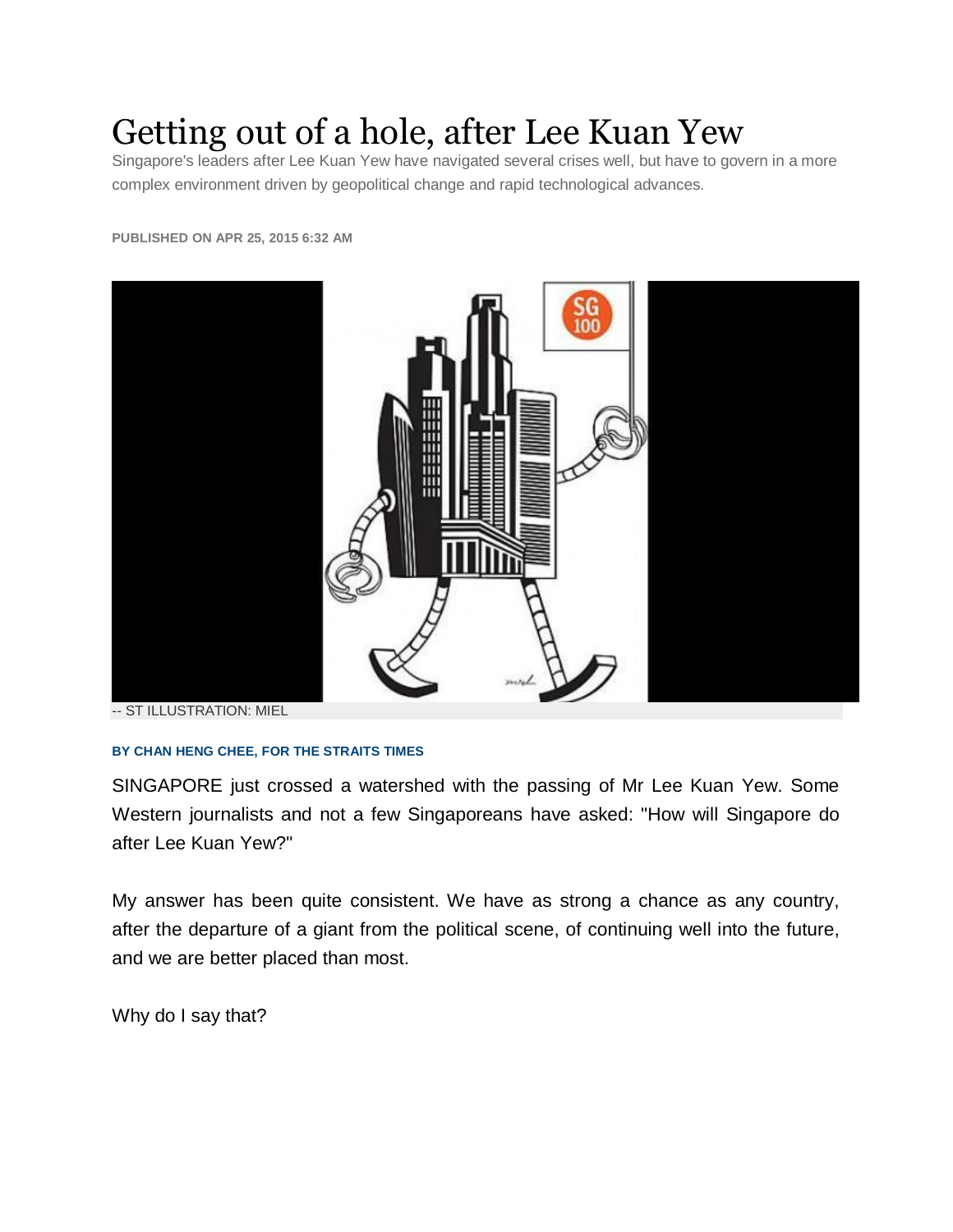Mr Lee always emphasised building institutions and finding the right people to run them. He shaped the civil service, demanding nothing less than excellence. He emphasised the importance of finding good men and women for politics and the civil service. It was not just paper qualifications he was after. He wanted people with ability, integrity and that special quality of keeping cool under severe stress.

Mr Lee was fascinated by the Apollo 13 astronauts who in 1970 were in trouble out in space. They had to get themselves out of the jam. One false move and they would be orbiting in outer space, never to return to earth. We know what happened. The three astronau[ts came back. Mr Lee](http://www.straitstimes.com/STI/newsletter/regform.html?source=stcomsg&medium=articlepopup&campaign=2015_newsletter) [was very interested to know h](http://www.straitstimes.com/news/opinion/invitation/story/getting-out-hole-after-lee-kuan-yew-20150425?page=1)ow Nasa selected the men.

In the first three decades, our civil service came under his direct tutelage. Even when he was no longer prime minister from November 1990, Mr Lee was in the background symbolising the high standards of public service that civil servants are urged to reach for.

## **Getting out of a hole in a crisis**

THE successor generation of leaders who took over from 1990 have been in place for 25 years. They have produced policy initiatives and handled crisis after crisis, changing the direction of the economy in tandem with global trends.

There were the Economic Committees and the Competitiveness Committee. PM Goh Chok Tong, the first successor, was in charge for the post-9/11 Jemaah Islamiah threat. Singapore averted the terrorist attacks and, though there were sensitivities initially, we kept good relations among our ethnic groups. It could have gone the other way, developing into Islamophobia, as happened elsewhere.

Then PM Goh had to deal with the Sars threat. It was heart-stopping as it was a total unknown and the illness spread stealthily and fatally. The Task Force of Ministers, medical doctors and civil servants worked round the clock. It was full credit to the medical service, doctors and nurses, that they took the brunt of the crisis. It showed that Singaporeans pull together when a crisis happens.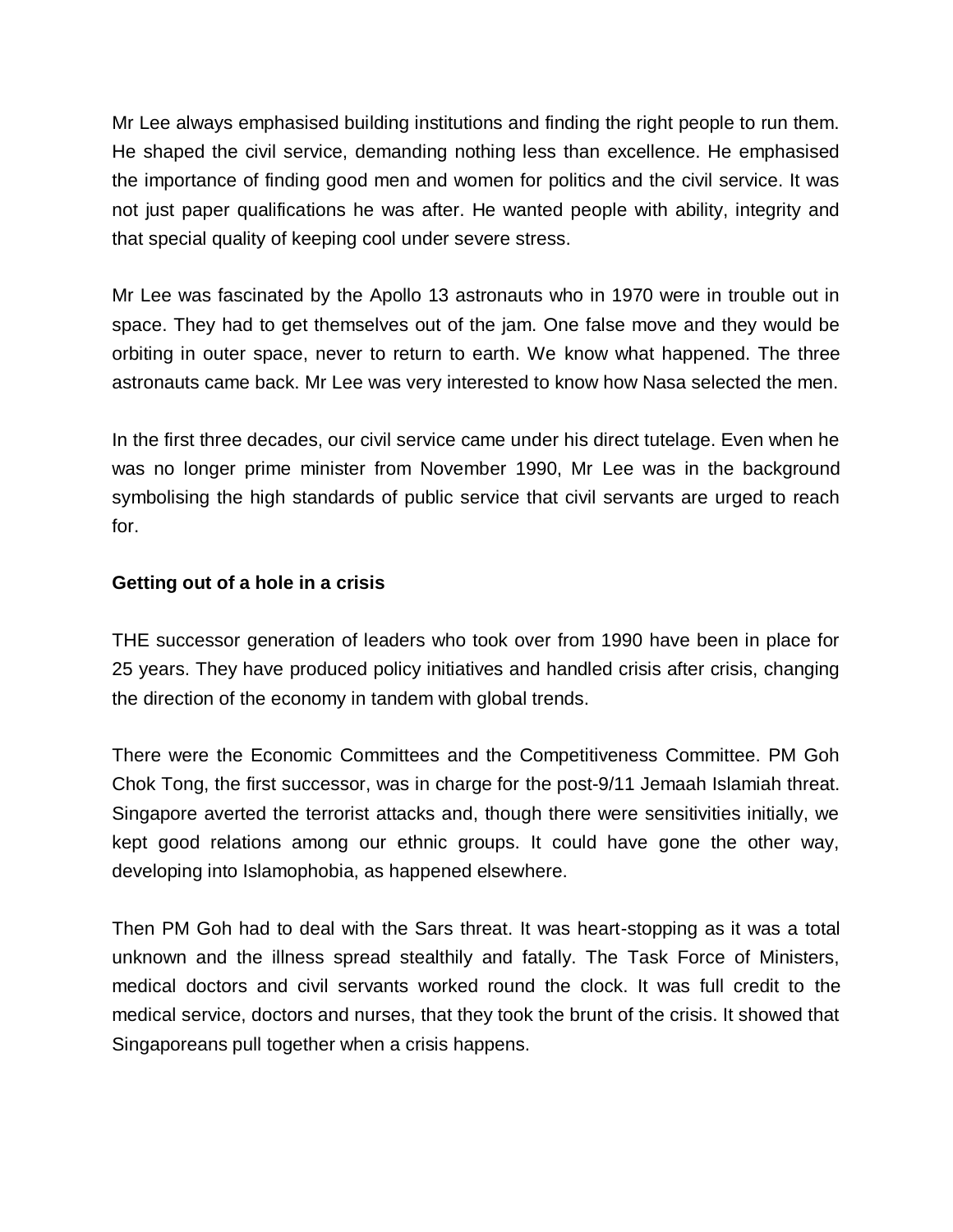Tourist arrivals fell. The airport emptied. The Government introduced a package of economic policies to help Singapore businesses recover from the economic crisis created by Sars. It was not just a medical disaster by our reckoning. I do not know how many countries would have adopted this comprehensive approach to deal with a pandemic.

In 2008, the US economy saw the near collapse of its financial industry and housing market. The world was clearly going into deep recession. It was only a matter of months before it would hit us.

Mr Lee Hsien Loong had taken over as prime minister. With Finance Minister Tharman Shanmugaratnam, they came up with a Budget to anticipate the downturn. The Budget presentation was brought forward to the end of January instead of the usual period in late February to put a stimulus in place early.

What we did with our \$20.5 billion "Resilience Package" Budget was declared creative by foreign observers. The Government decided that the best stimulus to the economy was to make sure people kept their jobs. Under the Jobs Credit Scheme, the Government gave employers a 12 per cent cash grant on the first \$2,500 of an employee's monthly wages.

There were other measures like a Workfare income supplement and also easier bank lending terms for businesses. I recall when our ministers and officials told Treasury and White House officials of our measures, the Americans were struck by how smart and sensible our approach was and how immediate the impact could be.

So it is clear that our successor leaders can come up with good policies to meet the challenges. Some policies will work better than others. Some will not work.

The important question is: When faced with a crisis, can we get out of the hole? Can we recover fast enough? There is ample evidence the successor leaders can get us out of the hole.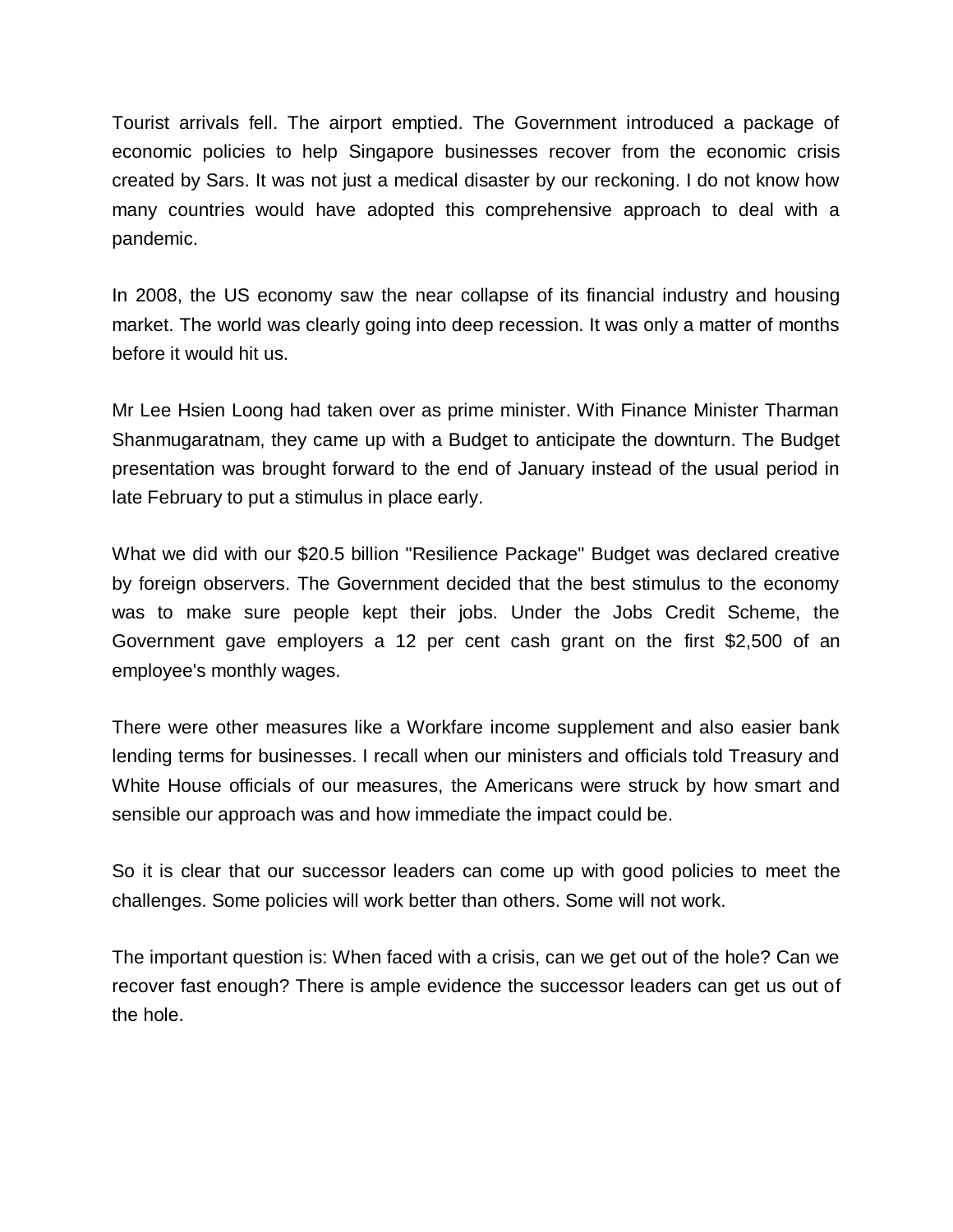#### **Governing, the next 50 years**

BUT going forward, with or without Mr Lee Kuan Yew, after the first 50 years the job of governance will be harder.

It will be so all over the world. Governments are feeling the pressures of getting policies accepted and keeping structures together. Governments in industrialised countries are finding it hard to balance entitlements with growth, and to deal with issues of immigration and growing diversity.

The drivers of change in the next 50 years cannot all be imagined. What are the drivers that will impact on Singapore going forward? What will Singaporeans and our political leaders have to deal with?

#### **First, the geo-political drivers.**

It remains to be seen in the coming decades if the region will remain peaceful and stable.

On the level of great power rivalry, Singapore and Asean have been preparing for this for a long time. The bipolar order of the Cold War has ended. The new order has gone through different iterations. The US is still the only superpower in the world but its position is changed.

To take serious international action, the US needs to have a coalition of the willing on its side. China is a rising power - rising rapidly, close to us, in the vicinity.

In the Asia-Pacific, the biggest challenge is to see how a new order can be evolved where the established US role and presence can co-exist with the Chinese emerging role and interests.

Countries will be pressured to choose sides. That will require delicate diplomacy. Singapore has maintained a balance before - and we must strive to maintain a balance in future, always bearing in mind Singapore's interest as the guiding principle.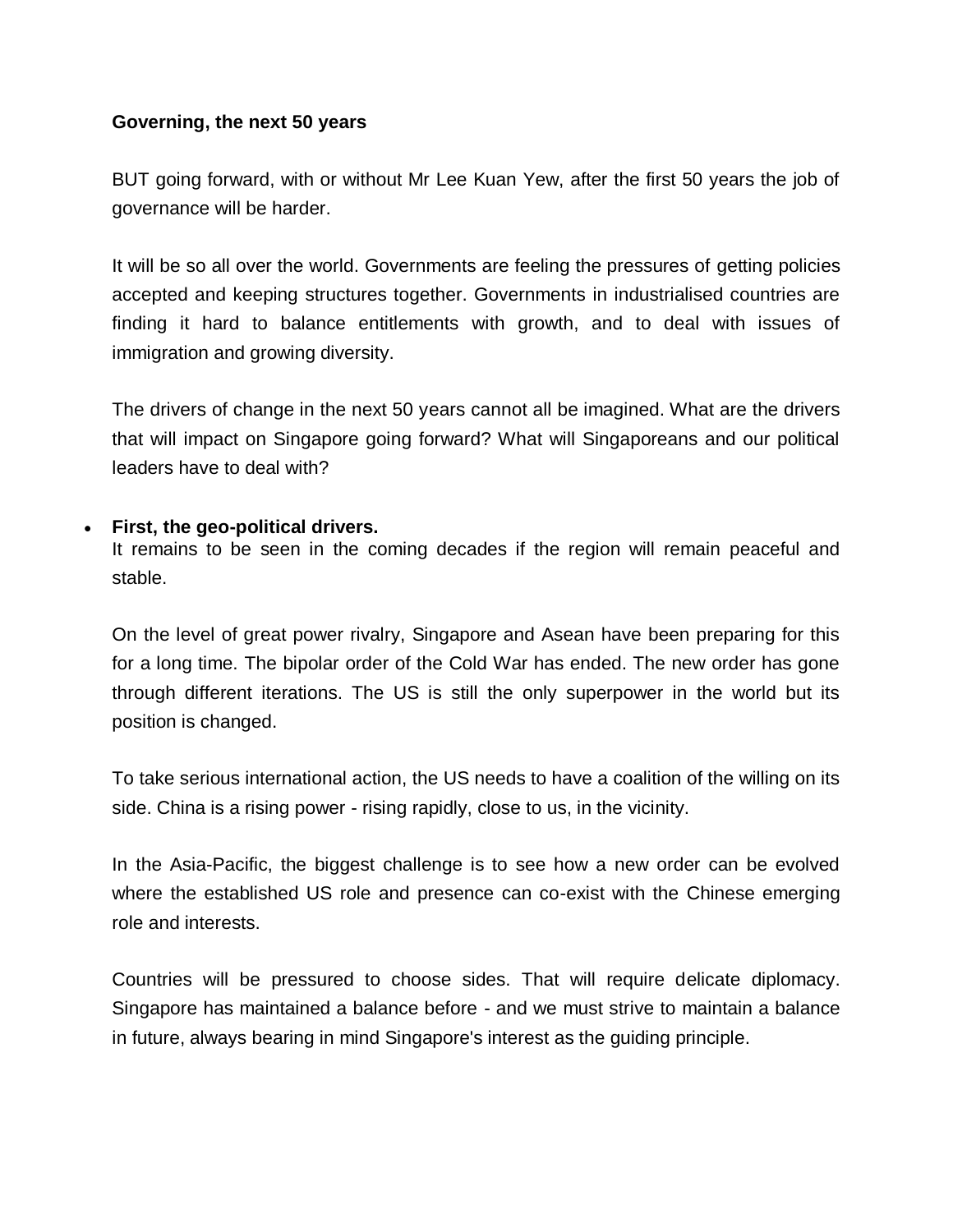Then there is global terrorism. The Islamic State in Iraq and Syria (ISIS) is spreading its influence and recruiting followers globally.

ISIS atrocities are regularly featured in local media, and the group has been able to recruit citizens from the region to join them - Malaysia, Indonesia and even a few from Singapore.

We should add to this cybercrimes and cyber security, which are challenging our traditional notions of how to deal with crime and security.

#### **Second, the technology drivers.**

Technology is and will continue to be king. We live in the midst of hyper-connectivity. It can only get more so. What hyper-connectivity means is that each of us will be connected by the Internet and social media to receive our news from multiple sources. We do not know yet what new media and speed will define us.

For instance, what will be a citizen's interest, and how will each person see himself or herself? What will he read that will influence him and persuade him that his interest is identified with what the source suggests?

Is the Singapore environmentalist impacted by what his peers are doing elsewhere, and does he find solidarity with their views? How will any government compete with these multiple influences to get their messages across or explain policy to the citizens?

#### **Third, the social drivers.**

Demographic change will be the most striking development for Singapore. By 2030, 900,000 in Singapore will be aged over 65, or 20 per cent of the population.

The ramifications are enormous. Beyond healthcare, there is an impact on the workforce, national service and police. Imagine a city where one in four walking in the streets will be old. How will a large ageing population affect the vibrancy of the city? We can help the ageing stay fit and healthy, but can we maintain a vibrant economy?

Linked to this is the difficult question of whether we should just let our population shrink or whether we allow immigration to augment the population.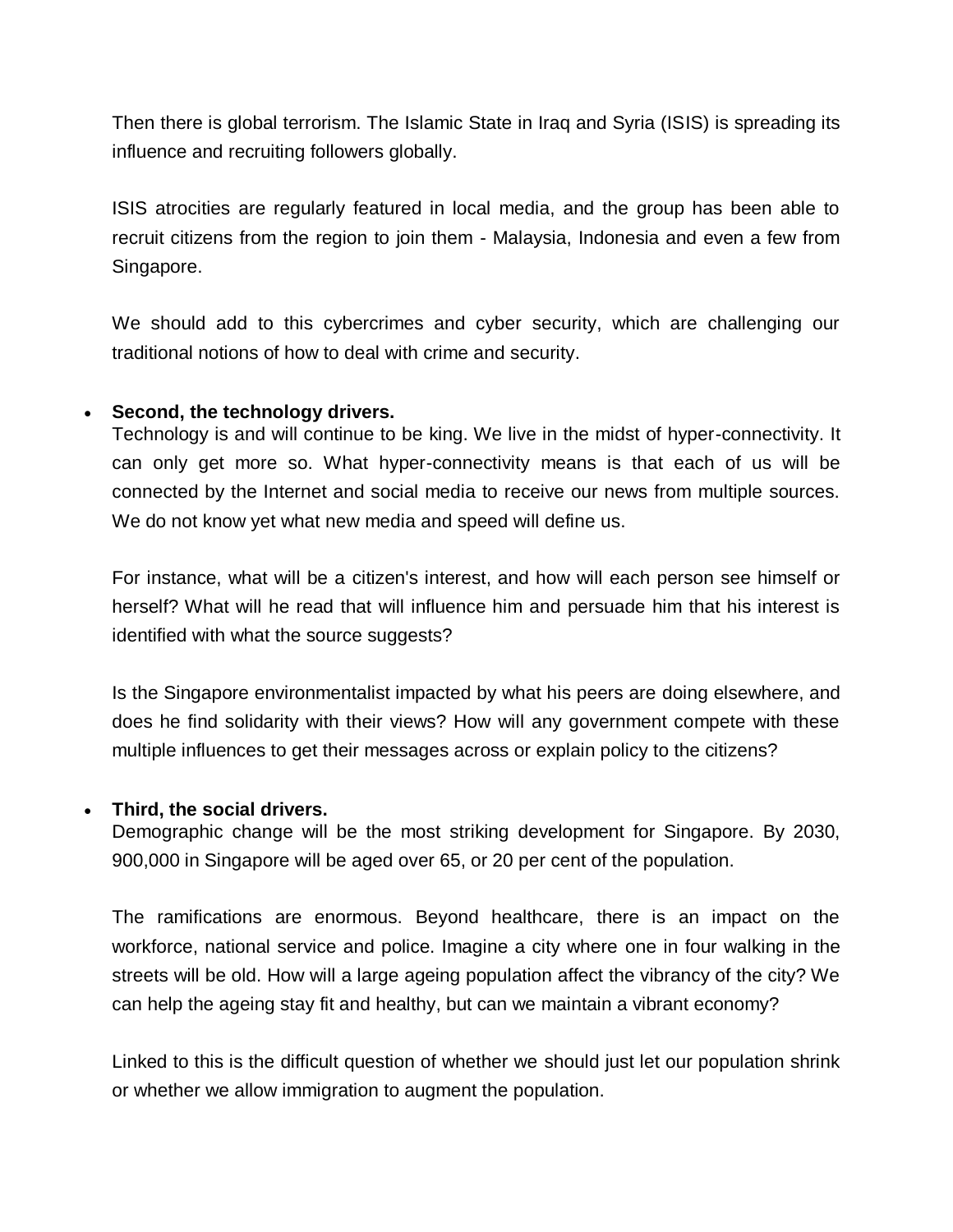Our birth rate is below replacement rate. This is a big issue for Singapore. Our population will start to shrink from 2025 without immigration.

Numbers matter in economies. The client base and customer base will shrink. The diversity in the economy will start disappearing too. How will leaders handle the hot issue of population, ageing and immigration? More importantly, how will Singaporeans think about this issue?

### **Robots: The next big thing**

FINALLY, the economic drivers. This, too, is driven by technology. The globalisation of the production of goods saw jobs moving out of some countries and going to others. In Singapore, we moved speedily to phase ourselves out of jobs for cheaper labour markets. We went upstream to pursue the knowledge industries. Some jobs were lost, but many Singaporeans could train for new jobs.

Today, technology threatens to wipe out many jobs. Robots today can analyse documents, fill prescriptions and handle manual and mental tasks done by humans. Robots are considered the next big thing after computers.

The upside is that in a labour crunch, robots augment or replace human labour. Japan's "robots with a heart" help look after the elderly and to care for children.

The Softbank robot called "Pepper" will be on sale for something like 198,000 yen or S\$2,250 and is apparently good for looking after people with dementia.

In Singapore, robots are used in the Villa Francis Home for the Aged in Yishun. A stuffed monkey is a hit. HuGGler is a robot reacting as a human to touch, clearly introduced to help seniors keep in touch with emotions for healing.

The downside of having intelligent machines is that jobs can be lost. How fast can people be retrained for another job - that is a serious issue governments are grappling with.